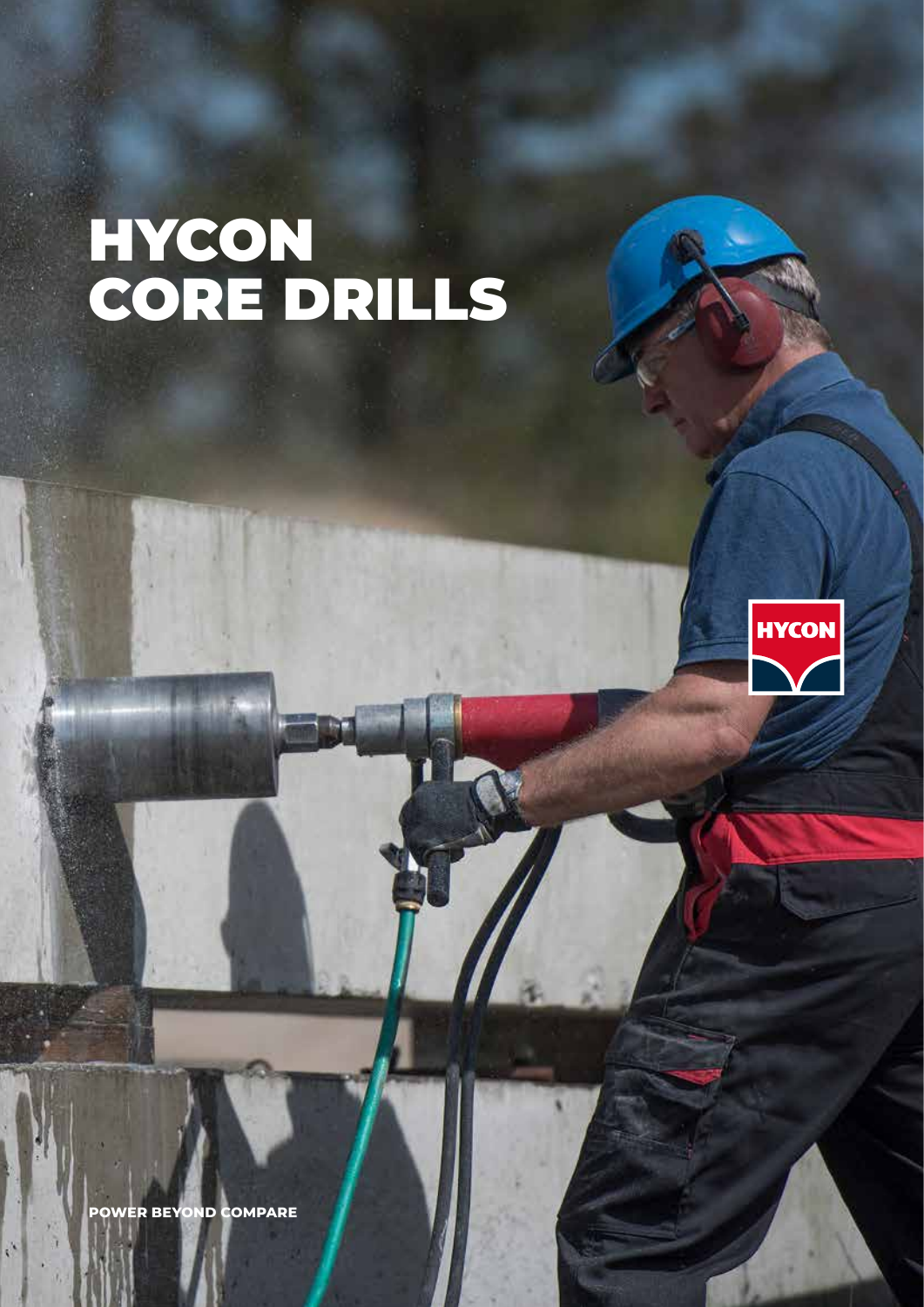

# **HYCON** CORE DRILLS

The HYCON handheld hydraulic core drills can be used both in standard rigs and as handheld tools - adding significant flexibility to the products. Furthermore, the performance of the core drill allows for drilling of holes up to ø350 mm in all materials also with reinforcement. Therefore, investing in ONE of the HYCON core drills will give you the opportunity to do many different kinds of jobs.

All parts run in oil - a guarantee for long life and low service costs. In addition, the tool is unaffected by water, dust, etc.

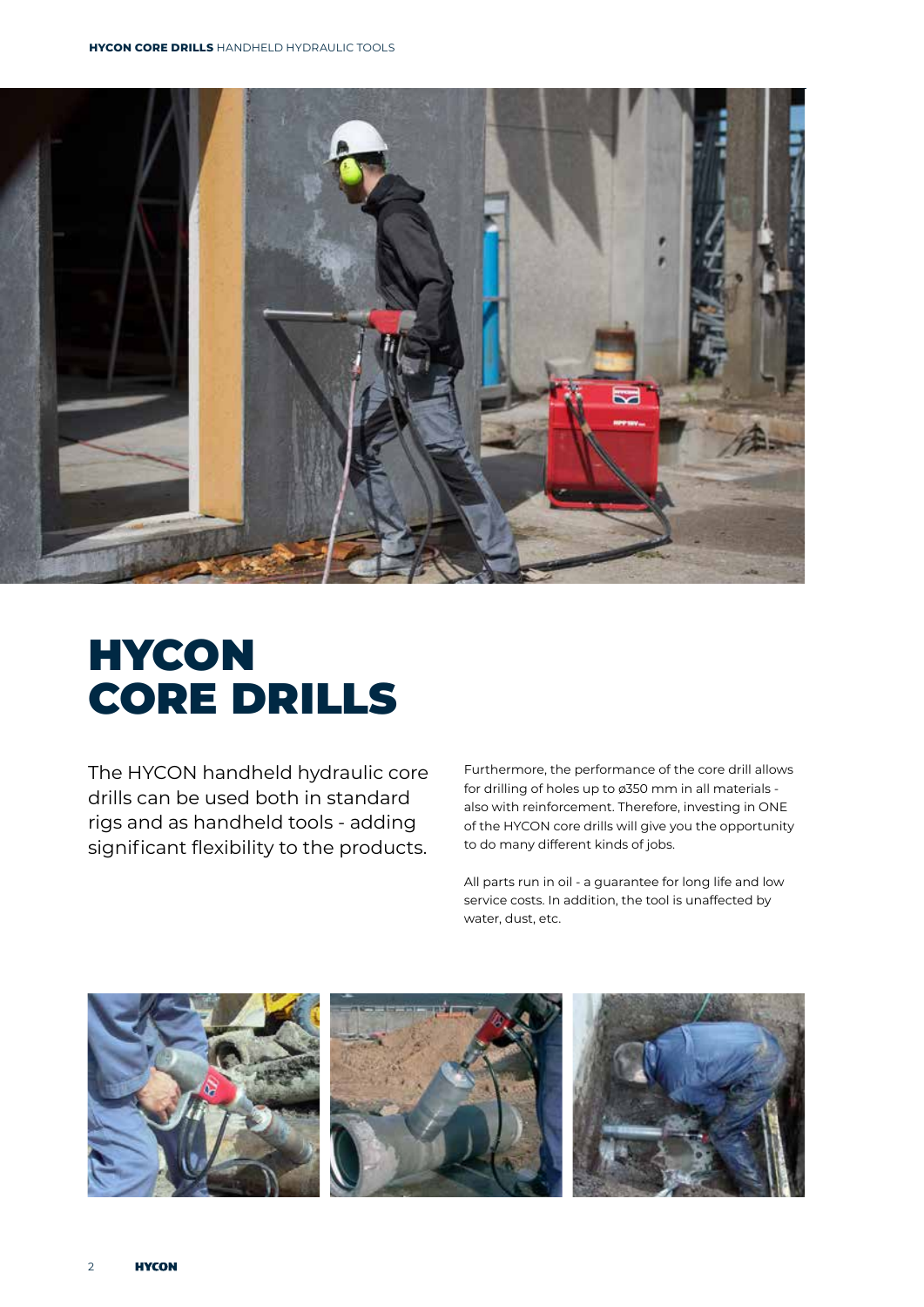

#### **ADDITIONAL FEATURES:**

- ▶ Safe handheld drilling in reinforced concrete and asphalt up to ø350mm diameter in confined spaces - for ventilation, heating, gas piping and other applications.
- ▶ Handheld drilling no rig required.
- $\blacktriangleright$  Low weight direct hydraulic drive.
- ▶ Standard 1/2" BSP and 1-1/4" UNC core bits, dry and/or wet drilling optimum flexibility.
- $\triangleright$  Safety automatic stop if the core bit jams.
- ▶ Variable rotation speed ensuring safe start and stop.
- ▶ 100% hydraulic with no electric hazard in wet working conditions even under water.
- ▶ All parts run in oil insuring parts long lifetime.

### **HYCON CORE DRILLS**

The HYCON core drills are the most powerfull and easy manageable handheld core drills available. Perfect for any handheld coring in difficult accessible places where rigs or electric drills are not possible to use.



#### **HCD25-50**

The HCD25-50 is a fast speed drill perfect for drilling holes from 75-100 mm and down.



### **HCD50-200**

The HCD 50-100 is a slowspeed drill perfect for hole diameters from 50mm and up.